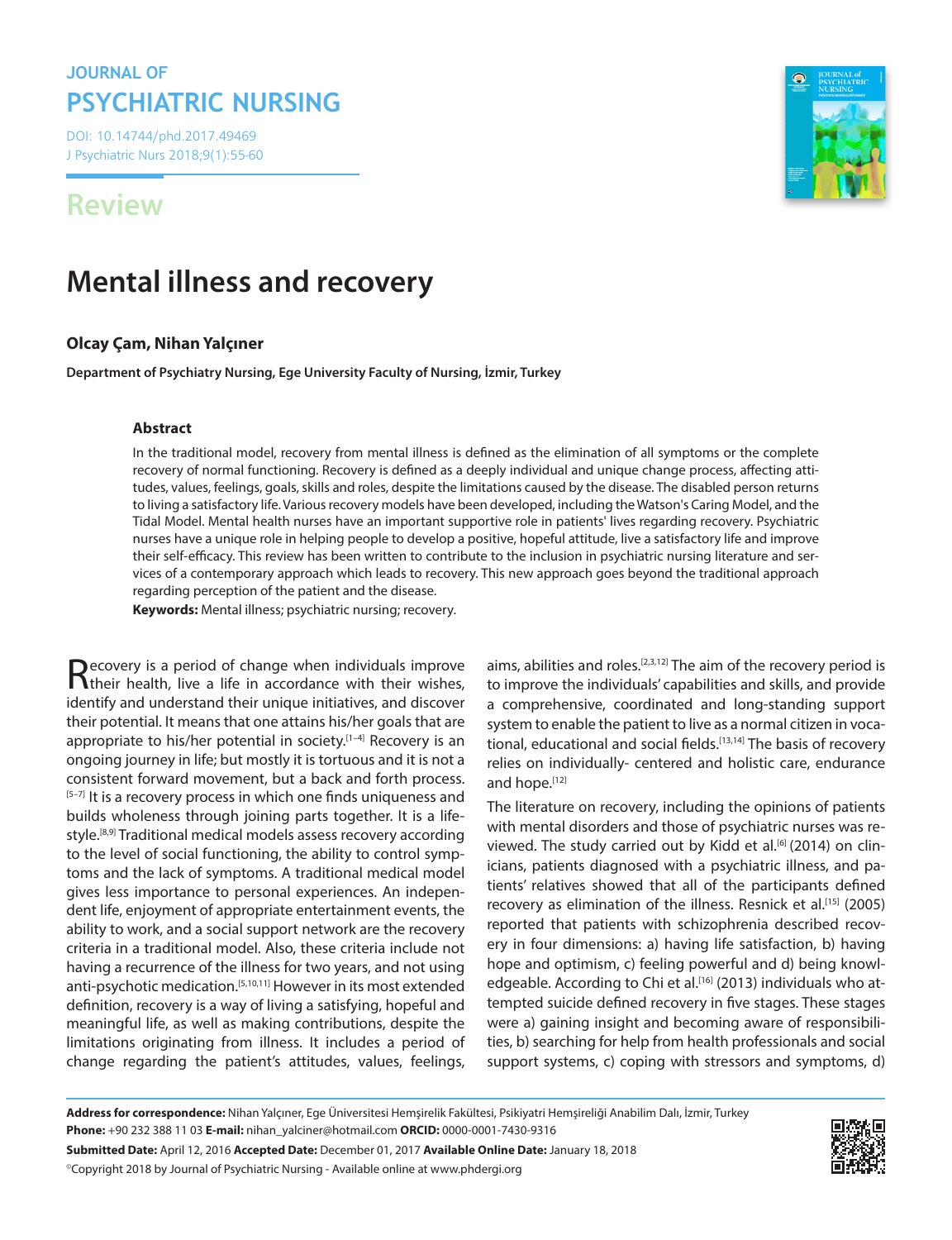managing emotions, thoughts and behaviors and e) finding meaning in life. Lindgren et al.<sup>[17]</sup> (2014) stated that recovery meant a long and difficult process that included a dynamic and two-way movements for patients diagnosed with bulimia nervosa, it was necessary to trust their abilities and hope for the future. Corrigan et al.<sup>[18]</sup> (2004) reported that the indicators of recovery were trust and hope, a tendency to have goals and desire success, as well as seeking treatment and a decrease in symptoms. According to the study of Kaewprom, Curtis and Deane<sup>[19]</sup> (2011) with psychiatry nurses from Thailand, the recovery of patients with schizophrenia patients was defined as being free from symptoms, managing daily life activities and functioning well psychosocially. Factors that prevented recovery were not taking responsibility for personal health, not managing symptoms of the illness, experiencing stigmatization and separate mental illness hospitals from general health system. Accepting the illness, having hope, commitment to treatment, having a supporting environment and having easy access to mental illness services were facilitating factors.

Factors affecting recovery positively and negatively were indicated in the literature. Factors affecting recovery are given (Table 1).

#### **Table 1. Factors affecting recovery**

#### **Factors affecting positively**

- Accepting the illness<sup>[11,13]</sup>
- Defining yourself again and apart from the illness<sup>[2,5,11]</sup>
- Managing symptoms<sup>[2,11,27]</sup>
- Maintaining control and assuming responsibility<sup>[5,13,27,28]</sup>
- Adjusting privileges<sup>[2,11]</sup>
- Focusing on power and change<sup>[3,11]</sup>
- Sharing experiences<sup>[3,27]</sup>
- Hope[2,3,5,11,13,27–30]
- Realistic optimism<sup>[11,13,28]</sup>
- Confidence/Self-respect<sup>[2,5,11,28]</sup>
- Determination<sup>[13]</sup>
- Good quality of life<sup>[11]</sup>
- Support from the environment and from members of society[2,6,11,13,30,31]
- Continuity of medical treatment<sup>[6,11]</sup>
- Inner power[6,11,13,31]
- Individual-centered care<sup>[11,29]</sup>
- Education<sup>[2,3,30]</sup>

#### **Factors affecting negatively**

- Negative ego perception<sup>[31]</sup>
- Self-accusation<sup>[32]</sup>
- Self-hate<sup>[32]</sup>
- Dilemma in family<sup>[31]</sup>
- Stress[31]
- Stigmatization<sup>[6,11]</sup>
- Prejudice<sup>[3,6]</sup>
- Discrimination<sup>[5,6]</sup>

The study also focused on the importance of endurance during the recovery process. The recovery process requires endurance.<sup>[6]</sup> Psychological endurance is the ability to successfully overcome the bad experiences, such as trauma, threat, tragedy, family issues, health problems, and financial stress, as well as the power to pull yourself together and the ability to adapt to change.<sup>[20-22]</sup> Endurance develops in relation to a variety of personal characteristics, including physical strength, good social skills, intelligence, and good communication and problem solving skills., having alternative perspectives, self-efficacy, self-confidence, a positive viewpoint towards the future, sensitiveness, and flexibility.<sup>[21,23]</sup> In the literature, endurance is defined as to give flexible answers to a stressful situation.<sup>[24]</sup> When the features of recovery are examined, it is clear that endurance plays a key role during recovery.<sup>[5]</sup>

Various programs which may have contributed to recovery have been developed and their effectiveness was assessed. Chiba et al.[25] (2014) included individuals with a chronic mental disorder in a newly developed program. This program included three sessions. The first session comprised sharing personal experiences and difficulties rising from having a mental disorder; the second session comprised developing goals and hope for the future; the third session comprised writing three beautiful events each day. At the end of the program, it was found that having a positive perception, along with awareness, life skills, and positive values made recovery easier. Knutson and Newberry<sup>[26]</sup> (2013) developed psycho-social training for patients with a psychiatric diagnosis based on the Recovery Model. The stages included having hope, feeling safe, managing symptoms well, taking responsibility, developing social relationships, developing coping skills and finding meaning in life. Study results showed that 37% and 35% of the patients assessed the effectiveness of sessions during recovery as very good and perfect, respectively. In addition, the patients stated that they did not feel alone, they gained new information, the group process was helpful, they were able to communicate with other patients, developed their perspectives and they experienced personal development.

The concept of recovery in the field of mental health and illness is not limited with its conventional meaning today, as it was in the 1970s. The definition of recovery in modern medicine was brought to prominence in the Mental Health Report published by the U.S. Surgeon General in 1999. In 2003, this definition of recovery began to be recognized as the common purpose of mental health services throughout the world, thanks to the "New Freedom Commission on Mental Health".[1,28] Unlike traditional understanding that ensures the recovery of the individual, this new understanding includes the approach that the individual is the expert concerning his own recovery, and it is not the health professionals that have control and effect.<sup>[7]</sup> Throughout this process, health professional are responsible for helping patients come to believe in the possibility of recovery, and empowering them to make decisions about their care and treatment.<sup>[8,29]</sup> This review was written to make a contribution to the current, modern approach, to assume a place in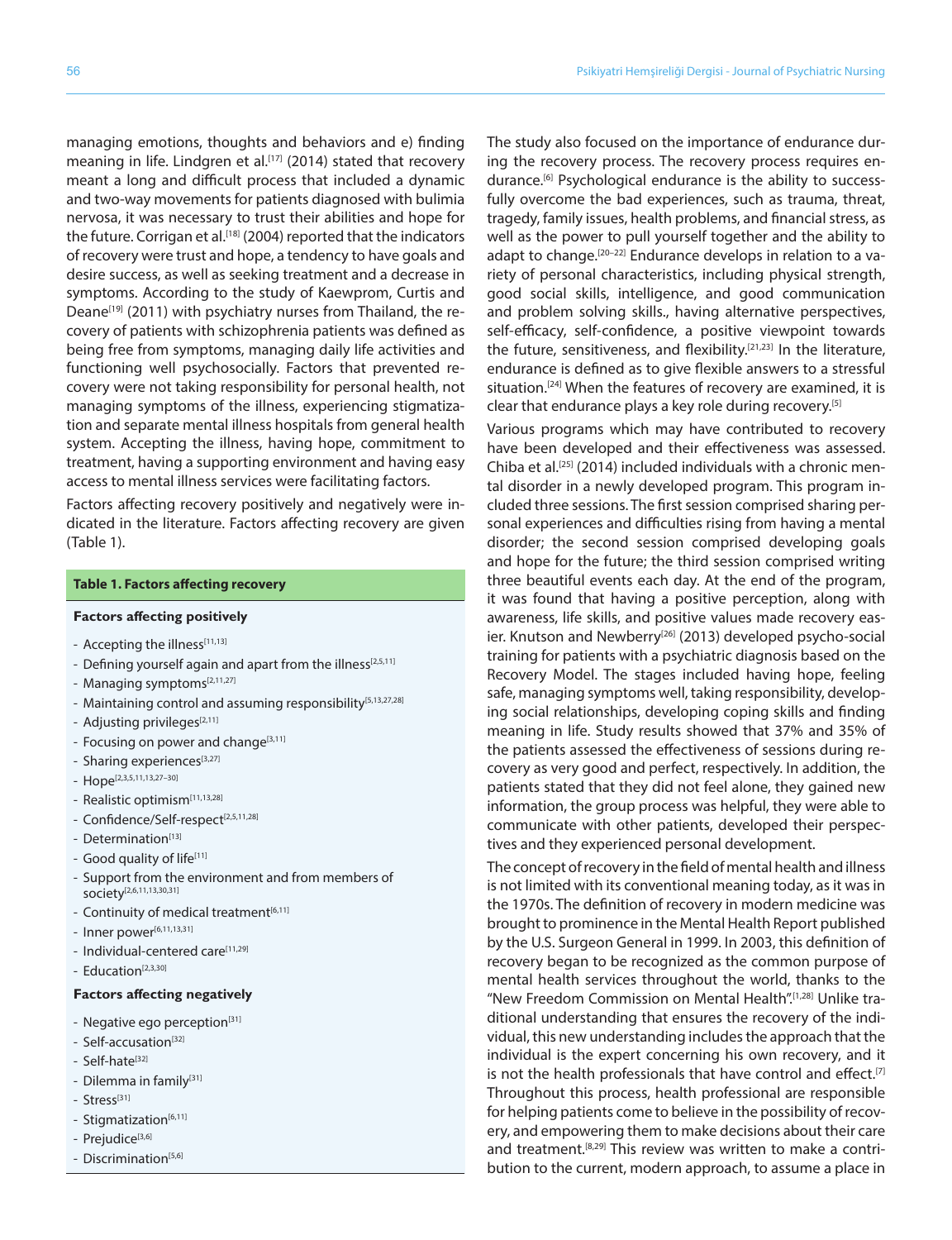psychiatric nursing literature and services instead of a health system where traditional approach rules over.

#### **Recovery Models and Assessment Tools**

There are many recovery based models in the mental health literature. The Watson Human Caring Model, the Tidal Model, the Recovery Model based on Cooperation and the Conceptual Model are explained.

*Watson Human Caring Model:* According to this model, relationships between the individual and the nurse can boost the individual's self-recovery capacity and develop a high- -level consciousness. There are three main concepts: the interpersonal care relationship, the state of care and helping to develop the patient's recovery process. The interpersonal care relationship is a special communication and commitment between two people, and it respects the integrity of a person that consists of mind, body and soul, as well as his/ her harmony and uniqueness. The state of care is created by an integrity of life experiences and an existential dimension of the individual. It also helps the individual to recover by having him/her understand this integrity. Care provided as recovery process increases the patient's satisfaction and safety by ensuring that the individual is approached as a whole.<sup>[33]</sup>

*Tidal Model:* This model is a rooted and universal model which is a basis for psychiatric nursing. It is also focused on appropriate care environment for the mentally health of population. The model concentrates on things that the individuals need to adapt to and/or overcome their problems. It emphasizes that nurses should have an intimate relationship with individuals, ensuring cooperation and giving them authority. Professionals focus on helping individuals to realize changes in themselves, and use this information to positively orient their lives. According to practitioners of this model, recovery is possible. People have varied sources which can initiate the journey of recovery, and they know which one of these sources is the most effective<sup>[11]</sup>

*Recovery Alliance Theory-RAT:* This is a model based on humanistic philosophy and the patient-nurse relationship. It was created by Shanley et al.<sup>[34]</sup> Researchers were influenced by the recovery focused approach when creating the RAT model. This theory is comprised of six structures: humanistic philosophy, recovery, partner relationship, a focus on power, empowerment and common humanity. Coping, taking personal responsibility/control and cooperative work notions, all of which originated from those six structures, make up the basis of psychiatric nursing practices. According to this theory, individuals are capable of making their own choices and they have the potential to improve their self-awareness, as well as their interaction with themselves and others. This model lets patients and psychiatric nurses develop an understanding with others. The chances for recovery increase when patients believe their recovery is possible. The patient-nurse relationship relies on power-sharing and interviews between the psychiatric nurse and the patient.

*Conceptual Model:* This model developed by Jacobson and Greenley<sup>[27]</sup> (2001) aims to connect with the concepts that define the strategies used to ease recovery, systematically and individually. The basis of the model is patients practice taking on responsibility, developing their goals, working with their care providers, making decisions and providing self-care. Internal and external states which had a positive effect on the recovery process were defined. Internal states included hope, reconnection with personality and taking control, autonomy, courage, responsibility and relationships. External states were identified as decreasing stigmatization and discrimination, establishing a relationship between medical staff and patients based on co-operation with a focus on services for recovery (decreasing symptoms, crisis intervention, rehabilitation, basic safety etc.).

#### **Recovery Assessment Tools**

Recovery depends on correctly identifying the patients' state to begin their tough journey toward a more functional life. [13] Tools used in the literature were examined in this process, since they would facilitate information exchange in terms of evaluating patients' experiences, and assessing the process objectively during this period.

1) Recovery Assessment Scale-RAS: There are five recovery assessment factors in this scale: aim/success orientation and hope, trust in others, self-confidence, non-dominant symptoms and voluntarily seeking help.[35]

2) Self-Identified Stage of Recovery-SISR-B: There are four factors used in assessing the recovery period: finding hope, rebuilding personal identity, finding meaning in life, and taking responsibility.[35]

3) Illness Management and Recovery Scales-IMRS: There are six factors as follows: receiving information about mental illness, committing to treatment, avoiding relapse, building social support, developing effective coping skills and overcoming substance addiction.<sup>[36]</sup>

4) Psychosis Recovery Inventory-PRI: The inventory developed for patients with schizophrenia includes three factors: attitude towards illness, attitude towards treatment, and attitude towards recovery and relapse.<sup>[37]</sup>

5) Recovery Process Inventory-RPI: There are six dimensions as follows: pain, communication with others, trust/aim, help from others, adequate living space, and hope.<sup>[38]</sup>

## **The Role of Mental Health and Diseases Nursing During Recovery**

In psychiatry, the recovery period involves comprehensive and coordinative bio-behavioral services. These services provide the opportunity for people with mental illness to develop necessary cognitive, emotional, social, mental and physical skills so that the mentally ill can learn, work, live in society as independently as possible, and be functional.<sup>[13]</sup> Recovery in psychiatry is possible if it is comprehensive, continuous, co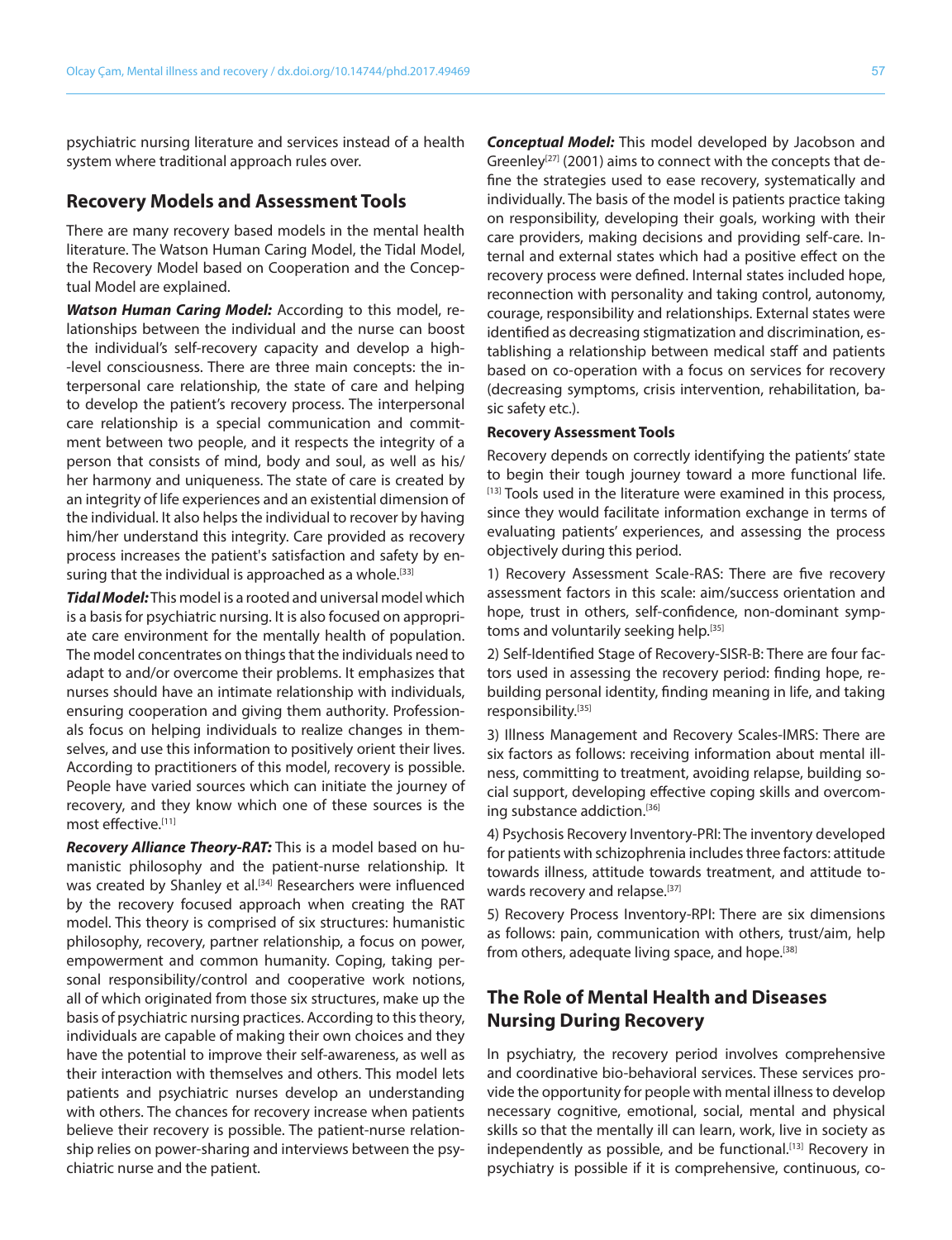ordinated with other services, cooperative, in line with the patient's aims, flexible for each stage of the disease, coherent with the patient's culture and individual needs and related to evidence-based practices, including society's treatment. [12,13] During this period, the role of the psychiatric nurse is to be supportive of the patient's adaptation to life changes.<sup>[8,39]</sup>

Psychiatric nurses need to understand the nature of the difficulties that individuals face, and what they want to accomplish before they start their initiatives.<sup>[3]</sup> A therapeutic relationship is created when patients feel that they are understood. Working cooperatively is a part of the therapeutic approach, and an important dimension of recovery.<sup>[34]</sup>

Recovery expectation can be a burden on patients.<sup>[4]</sup> Therefore, the relationship between nurse and patient must be a supportive one which allows development. Recreating hope in individuals with serious mental illness includes adaptation to all losses. Patients who lost their identity and roles in the past can contact individuals who had similar experiences, as they may feel isolated.<sup>[3]</sup> It is significant for nurses to understand patients' experiences within cultural norms during the recovery process.<sup>[34]</sup> According to studies, the time the health professionals spend with patients, and the quality of the relationship they build with them, is more significant than any level of knowledge.<sup>[4,40]</sup>

Continuity of medical treatment plays a key role during the recovery process. Patients quit taking medication because they think they do not need it, they experience side effects and they are exposed to stigmatization. Nurses have an important role to make patient start their recovery by helping patients become compliant with taking medication and remaining on the medication. Psychiatric nurses must be aware of the negative effects of medical treatment on the individual's quality of life. Encouraging the patient to ask questions about treatment, including patients in planning treatment, arranging psycho-social training, and including the family initiatives and arranging society focused support are initiatives of nurse for continuing medicament use.<sup>[41]</sup>

The potential of resuming and enhancing lives that had been affected by illness is also within the individual and nurses act as helpers to uncover this potential.<sup>[42]</sup> A nurse gives necessary support to ensure the individual's emotional and physical safety, facilitate recovery, and help professionals, families and friends to discover their roles during the whole recovery process.[11] Nurses can start initiatives such as providing information, developing aims and goals together with the patient, helping patients to develop skills and cope with anxiety. Nurses also assure access to resources, direct patients to counseling for problems, arrange for support groups and provide guidance within the scope of legal regulations to ease the transition of patients in resuming former roles and activities.<sup>[3]</sup>

A study performed by Savaşan<sup>[43]</sup> (2015) conducted using the Tidal Model, a recovery model, showed that alcohol dependents were efficient models for reinterpretation, coping, use of social support and planning. Another study by Tektaş<sup>[33]</sup>

(2015) conducted using the Watson Human Caring Model, another recovery model, revealed that the model was effective in terms of decreasing anxiety, depression and hopelessness levels of pregnant women with a pregnancy loss history; the model also increased their capacity for prenatal bonding. levels. Stern and Sin<sup>[44]</sup> (2012) found that group programs, including psycho-social training, self-auditing and cognitive behavioral approaches for individuals with bipolar disorder prevented relapse.

Patient relatives who are one of the important parts of recovery process may be neglected considering the support they receive. Patient relatives may feel themselves hopeless, bornout, alone and isolated. It is necessary that nurses embrace patient relatives as well, and make plans to improve their quality of life.[45,46]

The manners and attitudes of society play an important role in patient behavior, in their search for help, in their relationships with professionals and in their adaptation to treatment.  $[47]$  If society does not have faith in patient and what he/she can do, the person loses his/her faith in own value as well. Support and help are important for restructuring hope.<sup>[3]</sup> Nurses must create a positive recovery environment through strengthening hope through cooperation.<sup>[48]</sup> Patients should be encouraged in terms of planning future, rearranging priorities, strengthening self-audit and developing positive point of view.[27,28,34] As a part of the interdisciplinary team, nurses should cooperate for education of patients, families and society.<sup>[26]</sup> Van Gestel-Timmermans<sup>[49]</sup> et al. (2010) stated that there was a strong relationship between hope and the perception of a good quality of life; also between health and selfefficacy. Kavak and Ekinci<sup>[50]</sup> (2014) revealed that improved life quality also increased the recovery potential of schizophrenia patients. The study by Gale and Marshall-Lucette<sup>[51]</sup> (2012) reported that community mental health nurses were the people who were the most trusted in terms of encouraging hope and helping the patients resume normal, social activities.

## **Result**

Serious mental health problems are detrimental and life changing experiences.[3] However, the possibility of recovery from mental illnesses causing ability loss are is higher today than ever.[13] Patients are the experts that are responsible for their own goodness.[5,34] Patients take an active role in recovery when they understand that they can control their treatment and care.<sup>[26]</sup> Recovery does not mean abolishing all symptoms, or completely restoring functioning. Recovery is a period beyond treatment; it requires an understanding of life, and living life fully.<sup>[3]</sup> Recovery involves maturity of people, a change in their attitudes and values, and recognizing the value of personal experiences.<sup>[28]</sup>

Psychiatric nurses should believe in and support the potential and power of individuals, listen to their experiences without judging, accept their deficiencies and feedbacks as a part of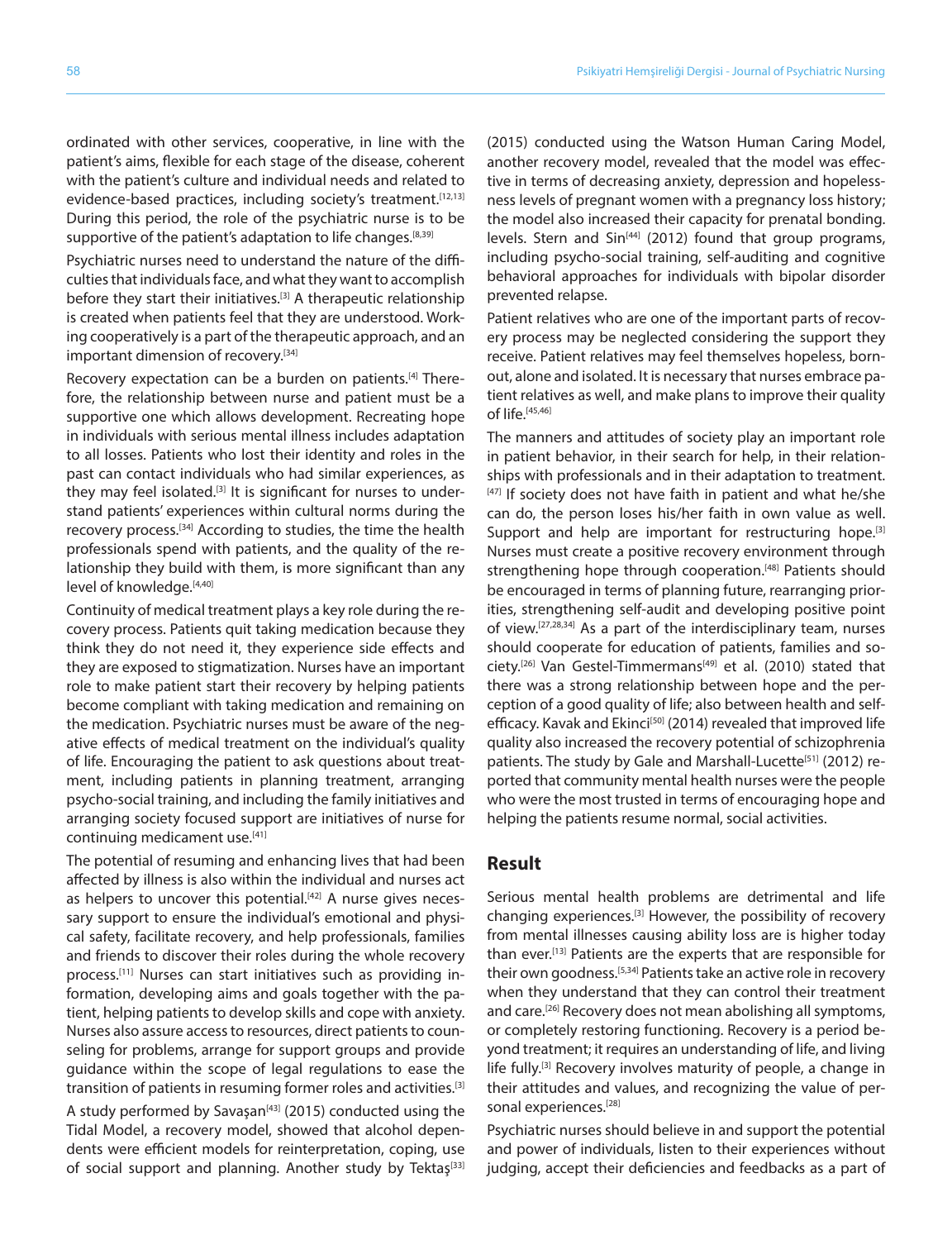the process, adopt a holistic point of view for improved communication and the start of initiatives. The nursing process should include endurance and provide patient and need focused care with cultural sensitivity.<sup>[3,5,34]</sup> It is necessary to harmonize treating practices with human values and increase the competence of the professional team.<sup>[13]</sup> Changes that involve these points are necessary to provide recovery focused service. [52] Psychiatric nurses should help patients develop hopeful attitudes to live a life as satisfying as possible that they have faith in people, improve their self-efficacy, and fulfill themselves.

As a result, people already have a potential to recover themselves. This article has been written to contribute to the inclusion into the nursing literature and services of this current and modern approach. This approach stipulates that mental health and illness nurses, like all health professionals, are supportive companions of patients during the recovery process with their knowledge, skills, and human-to-human interactions.

**Conflict of interest:** There are no relevant conflicts of interest to disclose.

**Peer-review:** Externally peer-reviewed.

**Authorship contributions:** Concept – O.Ç., N.Y.; Design – O.Ç., N.Y.; Supervision – O.Ç., N.Y.; Fundings - O.Ç., N.Y.; Materials – O.Ç., N.Y.; Data collection &/or processing – O.Ç., N.Y.; Analysis and/or interpretation – O.Ç., N.Y.; Literature search – O.Ç., N.Y.; Writing – O.Ç., N.Y.; Critical review – O.Ç., N.Y.

### **References**

- 1. Davidson L, Lawless MS, Leary F. İyileşme kavramları: birbiriyle çelişiyor mu yoksa birbirini tamamlayıcı mı? Current Opinion in Psychiatry 2006;2:41–6.
- 2. Moller MD, McLoughlin KA. Integrating recovery practices into psychiatric nursing: where are we in 2013? J Am Psychiatr Nurses Assoc 2013;19:113–6.
- 3. Norman I, Ryrie I. The art and science of mental health nursing. 2nd ed. New York: Open University Press; 2008.
- 4. Aston V, Coffey M. Recovery: what mental health nurses and service users say about the concept of recovery. J Psychiatr Ment Health Nurs 2012;19:257–63.
- 5. Watkins PN. Recovery: A guide for mental health practioners. 1st ed. UK: Elsevier Science; 2007.
- 6. Kidd S, Kenny A, McKinstry C. The meaning of recovery in a regional mental health service: an action research study. J Adv Nurs 2015;71:181–92.
- 7. Herman JL. Travma ve İyileşme. In: Tosun T, çev ed. İstanbul: Literatür Yayıncılık; 2011.
- 8. Wilkin P. The craft of psychiatric-mental health nursing practice. In: Barker P, editor. Psychiatric and mental health nursing: the craft of caring. New York: Oxford University Press; 2003. p. 26–34.
- 9. Whitehill I. The concept of recovery. In: Barker P, editor. Psychiatric and mental health nursing: the craft of caring. New York: Oxford University Press; 2003. p. 34–43.
- 10. Lunt A. A theory of recovery. J Psychosoc Nurs Ment Health Serv 2002;40:32–9.
- 11. Savaşan A. Etkisiz bireysel baş etme ve benlik kavramında bozulma hemşirelik tanısı alan alkol bağımlılarında TİDAL (Gel-Git) Model'e dayalı psikiyatri hemşireliği yaklaşımının etkisi. Doktora Tezi. Ege Üniversitesi Sağlık Bilimleri Enstitüsü. İzmir: 2015.
- 12. O'Connor FW, Delaney KR. The recovery movement: defining evidence-based processes. Arch Psychiatr Nurs 2007;21:172– 5.
- 13. Liberman RP. Yetiyitiminden İyileşmeye: Psikiyatrik İyileştirim Kitabı. In: Yıldız M, çev ed. Ankara: Türkiye Sosyal Psikiyatri Derneği; 2011.
- 14. Çam O, Bilge A. Psikiyatrik rehabilitasyon/iyileştirim ve evde bakım. In: Çam O, Engin E, editor. Ruh sağlığı ve hastalıkları hemşireliği bakım sanatı. İstanbul: İstanbul Tıp Kitabevi; 2014. p. 1049–72.
- 15. Resnick SG, Fontana A, Lehman AF, Rosenheck RA. An empirical conceptualization of the recovery orientation. Schizophr Res 2005;75:119–28.
- 16. Chi MT, Long A, Jeang SR, Ku YC, et al. Healing and recovering after a suicide attempt: a grounded theory study. J Clin Nurs 2014;23:1751–9.
- 17. Lindgren BM, Enmark A, Bohman A, Lundström M. A qualitative study of young women's experiences of recovery from bulimia nervosa. J Adv Nurs 2015;71:860–9.
- 18. Corrigan PW, Salzer M, Ralph RO, Sangster Y, et al. Examining the factor structure of the recovery assessment scale. Schizophr Bull 2004;30:1035–41.
- 19. Kaewprom C, Curtis J, Deane FP. Factors involved in recovery from schizophrenia: a qualitative study of Thai mental health nurses. Nurs Health Sci 2011;13:323–7.
- 20. Öz F, Bahadır Yılmaz E. A Significant Concept in Protecting Mental Health: Resilience. Hacettepe University Faculty of Health Sciences Nursing Journal 2009;16:82–9.
- 21. Basım HN, Çetin F. The Reliability and Validity of the Resilience Scale for Adults-Turkish Version. Türk Psikiyatri Dergisi 2011;22:104–14.
- 22. Çam MH, Öztürk Turgut E, Büyükbayram A. Resiliency and Creativity in Psychiatric and Mental Health Nursing. Journal of Psychiatric Nursing 2014;5:160–3.
- 23. Karaırmak Ö. Psikolojik sağlamlık, risk faktörleri ve koruyucu faktörler. Türk Psikolojik Danışma ve Rehberlik Dergisi 2006;26:129–42.
- 24. Lee I, Lee EO, Kim HS, Park YS, et al. Concept development of family resilience: a study of Korean families with a chronically ill child. J Clin Nurs 2004;13:636–45.
- 25. Chiba R, Miyamoto Y, Kawakami N, Harada N. Effectiveness of a program to facilitate recovery for people with long-term mental illness in Japan. Nurs Health Sci 2014;16:277–83.
- 26. Knutson MB, Newberry S, Schaper A. Recovery education: a tool for psychiatric nurses. J Psychiatr Ment Health Nurs 2013;20:874–81.
- 27. Jacobson N, Greenley D. What is recovery? A conceptual model and explication. Psychiatr Serv 2001;52:482–5.